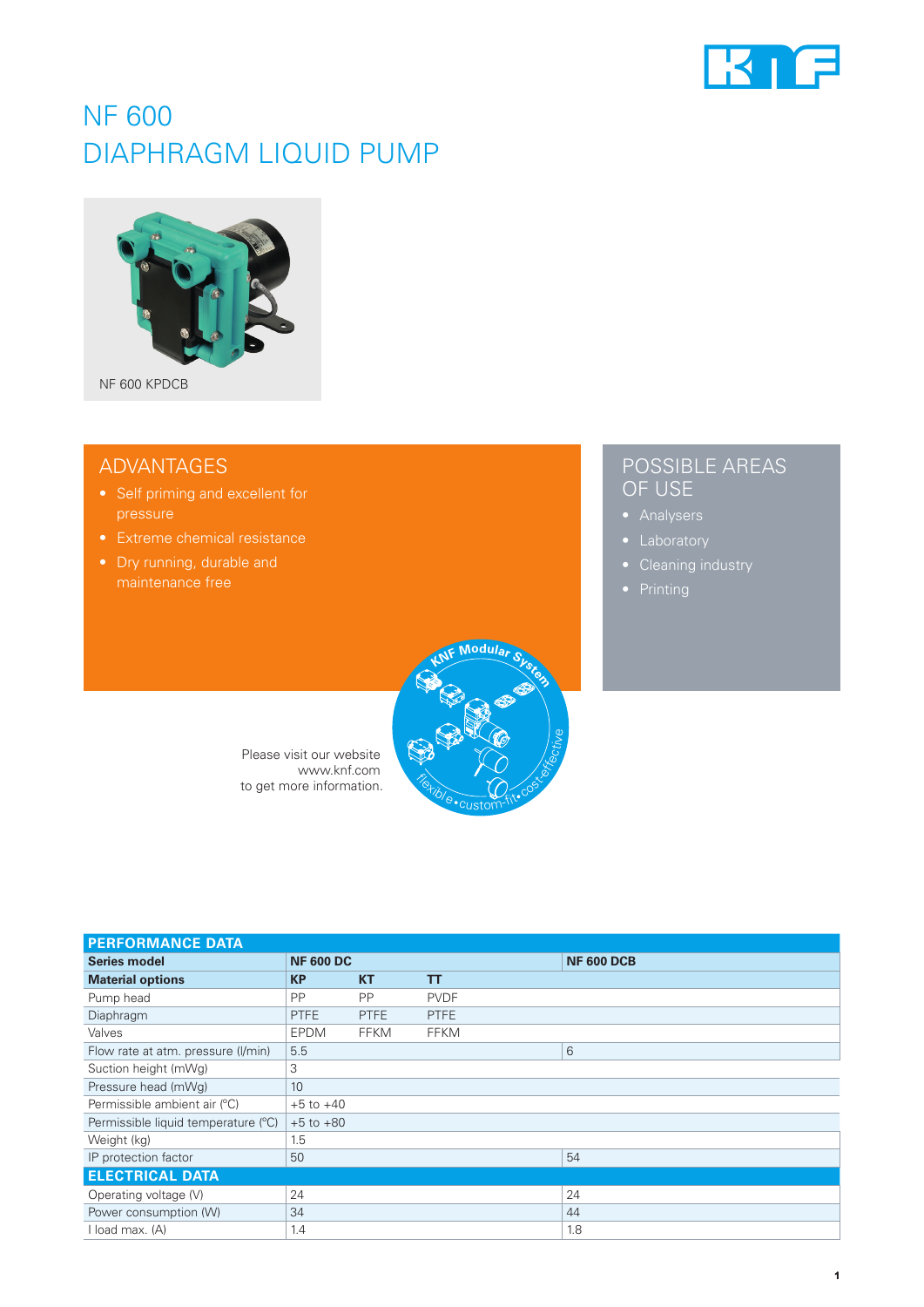| <b>PERFORMANCE DATA</b> |                                                    |                                    |                                   |
|-------------------------|----------------------------------------------------|------------------------------------|-----------------------------------|
| <b>Series model</b>     | <b>Flow rate</b><br>at atm.<br>pressure<br>(1/min) | Max.<br>suction<br>height<br>(mWq) | Max.<br>pressure<br>head<br>(mWq) |
| <b>NF 600 DC</b>        | 5.5                                                | 3                                  | 10                                |

# NF 600 DC NF 600 DCB

| <b>PERFORMANCE DATA</b> |                                                    |                                    |                                   |
|-------------------------|----------------------------------------------------|------------------------------------|-----------------------------------|
| <b>Series model</b>     | <b>Flow rate</b><br>at atm.<br>pressure<br>(1/min) | Max.<br>suction<br>height<br>(mWq) | Max.<br>pressure<br>head<br>(mWq) |
| <b>NF 600 DCB</b>       | 6                                                  | 3                                  | 10                                |





Dimensions in mm

### **NF 600 DCB FLOW CURVE**



### **NF 600 DC FLOW CURVE**